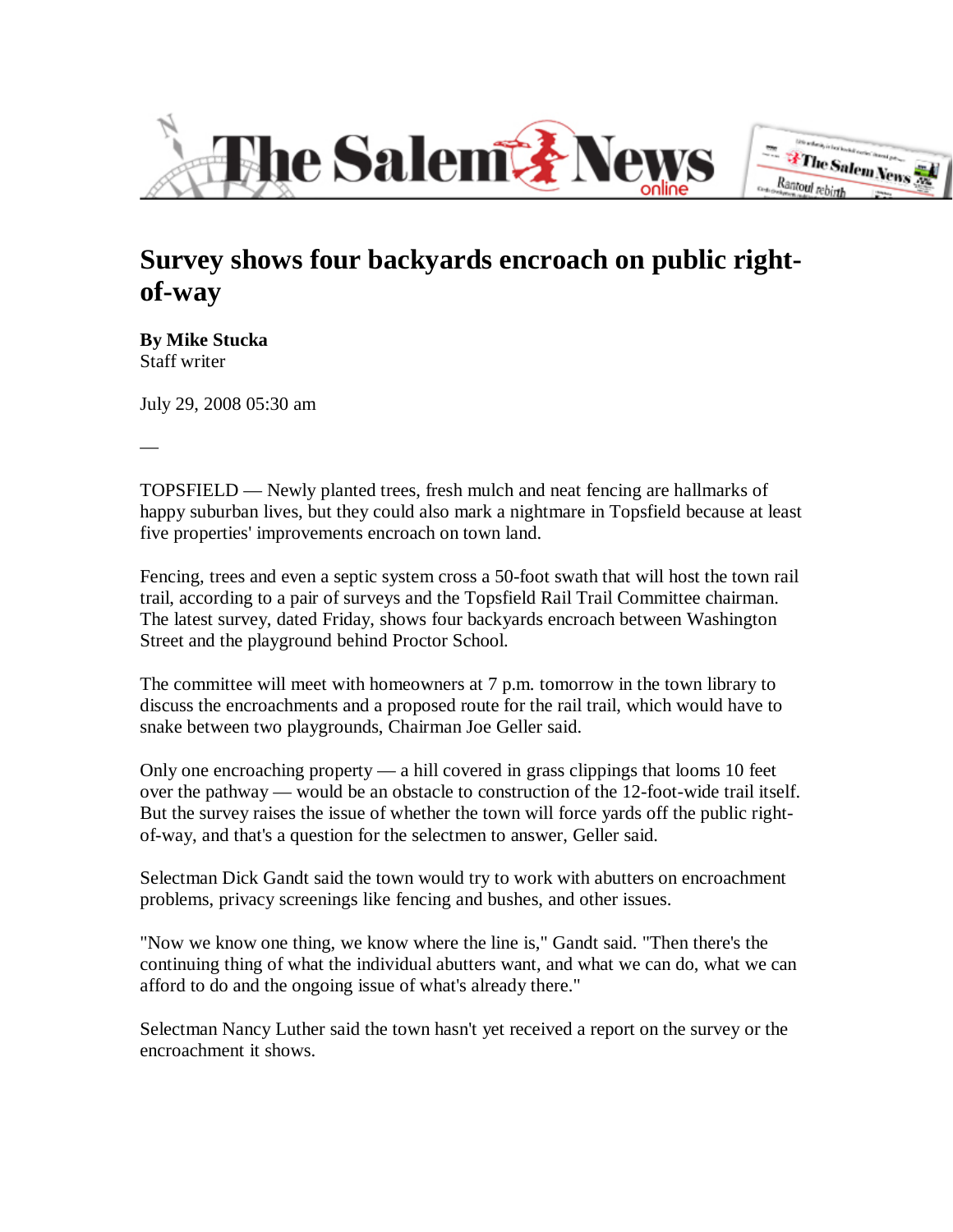In the one problem spot for the rail trail, the pathway bulges to one side "because one of the abutters, it looks like, they've been depositing their yard waste over the embankment," Geller said.

Geller said even that mound would not be a major obstacle to construction.

The one-third-mile trail segment recently surveyed is planned to run from Washington Street to Main Street, generally behind Grove Street homes, Proctor School and the Topsfield Village Shopping Center.

At the Washington Street end, year-old trees on Bob and Cathy Morgan's property appear to jut some 18 feet into town property. The mulch extends until just 7 feet before the centerline of the pathway. On the other side, a surveyor's stake sits a few feet within the backyard fence of Michael and Susan DeAmario.

Friday's "working drawing" survey doesn't definitively establish ownership of a slice of property along one side of the rail trail. However, surveyor's stakes are pounded into the 10-foot-high mound in line with blue pine trees, while mulch and landscaping fabric extend behind what appears to be Brian and Linda Cabral's property. The Rail Trail Committee's survey describes at least some of that land as "now or formerly" railroad property.

Near the tot lot, a surveyor's stake suggests that a short length of wood and wire fencing owned by Alan and Janis Smallman runs on town property. Homeowners could not be reached for comment yesterday.

Geller said a town employee, whom he declined to identify, has a septic system under the proposed rail trail on the property of the new Topsfield Station. That also won't be an obstacle to trail construction, he said. Geller said he'd favor the septic system being moved as soon as any work is required on the property. An earlier survey filed with the Southern Essex Registry of Deeds does not show the location of the septic system.

Geller said tomorrow's meeting — with informal talks at  $7$  p.m. and presentations at  $8$ p.m. — is focused on abutters of the trail. A meeting geared toward the general public will be scheduled in August, he said.

Copyright © 1999-2008 cnhi, inc.

Photos



About 18 feet of Bob and Cathy Morgan's garden, trees and mulch to the right of this